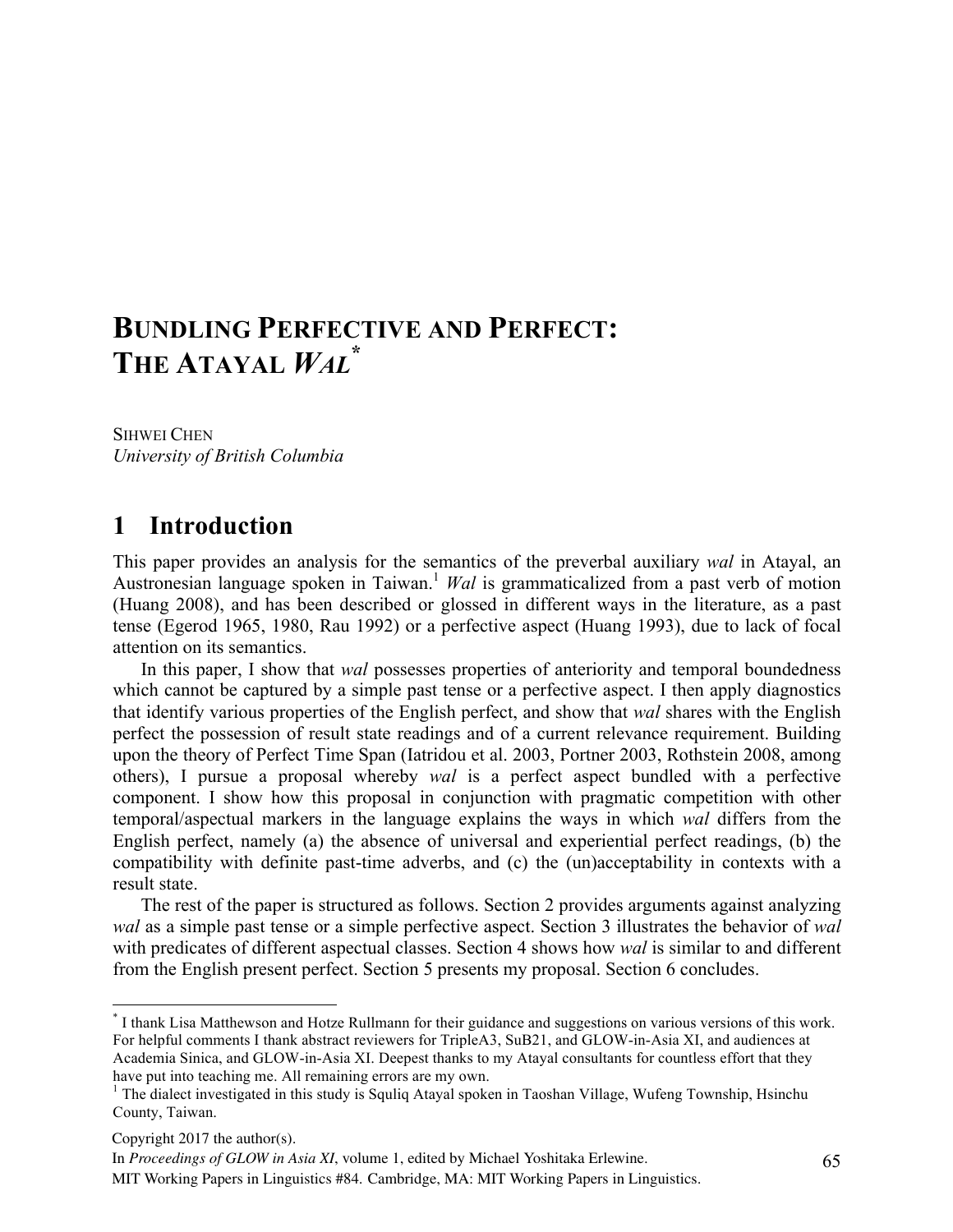## **2 Atayal Wal** Cannot be a Past Tense or a Perfective Aspect

Atayal *wal* has been described as a past tense (Egerod 1965, 1980, Rau 1992) or a perfective aspect (Huang 1993), but a close examination shows that *wal* doesn't behave like either. The event in the scope of *wal* can be anterior to a future time, as given in (1), which shows that the reference time of *wal* is not restricted to the past, as a past tense would do.

(1) Context: *You're going to eat right now but Tali' asks you to wait for him. You reply:* musa'=saku' *wal* rima' maniq kya kira' la.<sup>2</sup> FUT=1S.ABS WAL first eat.AV LOC today.later PRT 'I will have already eaten by then.'

Furthermore, a past-tense analysis would predict that *wal* can combine with the progressive aspect, yielding a past progressive reading. This prediction is not borne out; *wal* is incompatible with the progressive aspect in either word order:

|                                | $(2)$ * { <i>wal cyux</i> |  |  | $\int$ cyux                           |  | <i>wal</i> } m-qwalax la. |            |
|--------------------------------|---------------------------|--|--|---------------------------------------|--|---------------------------|------------|
|                                |                           |  |  | WAL PROG.PROX / PROG.PROX WAL AV-rain |  |                           | <b>PRT</b> |
| Intended for 'It was raining.' |                           |  |  |                                       |  |                           |            |

Another difficulty for analyzing *wal* as a past tense is that it would not readily explain why stative verbs, which are ambiguous between a homogeneous and inchoative reading when they are aspectually unmarked, are only accepted as inchoative when combined with *wal*. If *wal* were a simple past tense, (3) would be able to be translated as 'Tali' was big', and in contexts of past homogeneous states like in (4), *wal* would be felicitous. In this respect, *wal* rather patterns like an aspectual marker, which across languages exhibits restrictions with respect to lexical aspect.

- (3) *wal* krahu' qu Tali' la. WAL big.AV ABS Tali' PRT 'Tali' got big(er).' /  $\neq$  'Tali' was big.
- (4) Context: *You see Tali's size is beyond the kids' average.* (#*wal*) krahu' qu Tali'. WAL big.AV ABS Tali' 'Tali' is big.'

*Wal* also cannot be analyzed as a simple perfective aspect that places the event time inside the reference time, because *wal* has a back-shifting effect, shown not only in (1) but also in (5):

<sup>&</sup>lt;sup>2</sup> Abbreviations: 1 = first person; 3 = third person; ABS = absolutive; AV = actor voice; CAUS = causative; CONJ = conjunction; DIST = distal; ERG = ergative; EVID = evidential; FUT = future; GEN = genitive; LOC = locative; LV  $=$  locative voice; N  $=$  Neuter; NEG  $=$  negation; P  $=$  plural; PRT  $=$  particle; PROG  $=$  progressive; PROX  $=$  proximal;  $PST =$  past;  $PV =$  patient voice;  $S =$  singular;  $STA =$  stative;  $TOP =$  topic;  $VBLZ =$  verbalizer.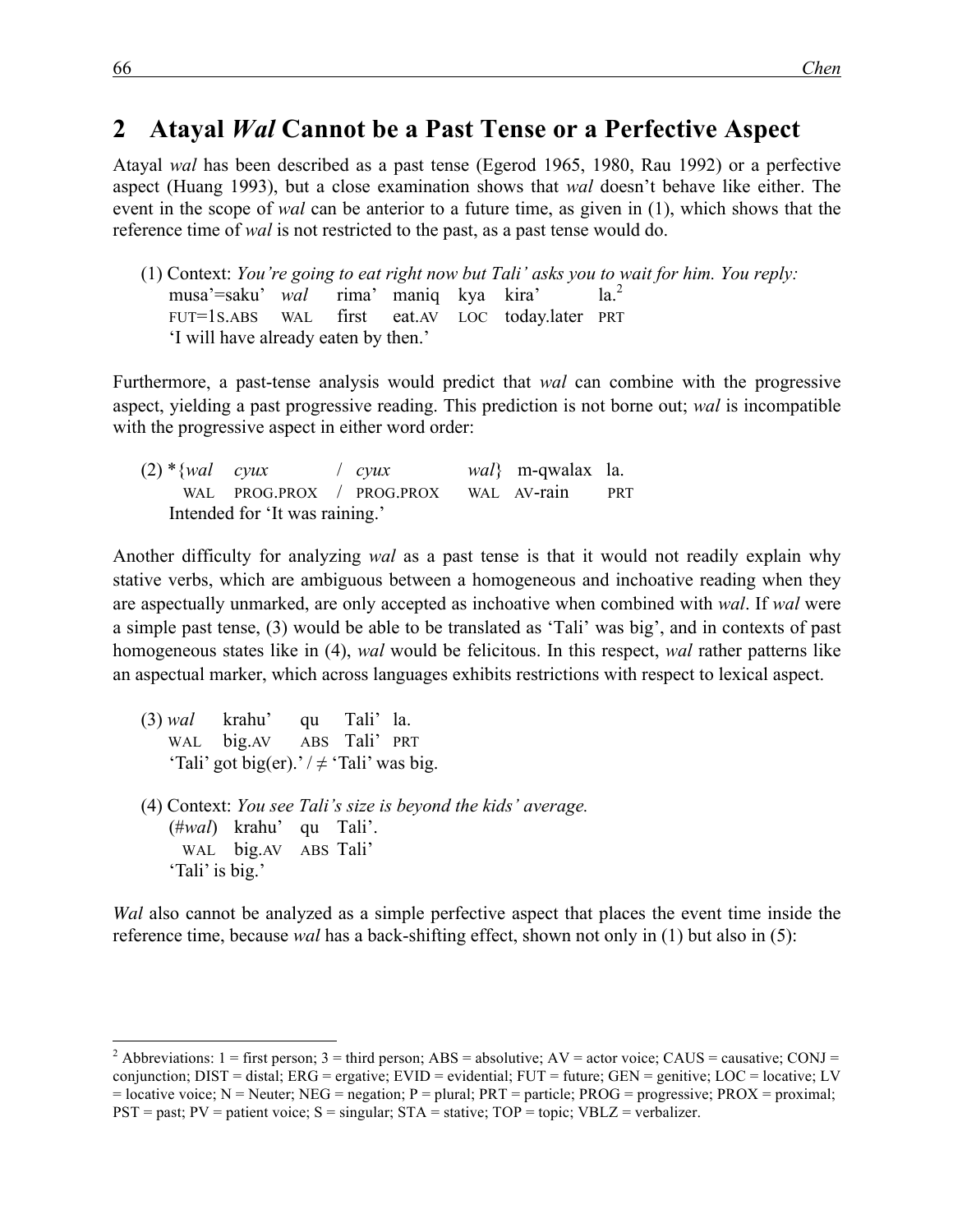(5) Context: *You joke about the way he spoke Atayal, "When I heard it, I couldn't help but laugh."*

 pawng-an=maku' kkayal=nya' kay' na 'tayal lga, (#*wal*) m-syaq=saku' la. listen-LV=1S.ERG speaking=3S.ERG word GEN Tayal PRT.TOP WAL AV-laugh=1S.ABS PRT 'When I heard him speak Atayal, I laughed.'

Without *wal*, the matrix laughing event is consecutive to the subordinate hearing event, but with *wal*, the former is anterior to the latter, which causes the infelicity in the context of (5). The anteriority effect holds for other lexical classes in addition to the activity verb in (5): an accomplishment in (6), an achievement in (7), and an inchoative state in (8).

- (6) tayhuk qu Tali' lga, *wal*=naha kblay-un qu ngasal la. arrive.AV ABS Tali' PRT.TOP WAL =3P.ERG make-PV ABS house PRT 'When Tali' arrived, they had built the house.'
- (7) mwah=saku' shira' ga *wal*=nya' p-k-tunux-un bzyuwak qasa. AV-come=1S.ABS yesterday TOP WAL =3S.ERG CAUS-VBLZ-head-PV boar that 'When I came yesterday, he had killed that boar.'
- (8) kt-an=maku' Tali' sa kawas wayal lga, *wal* qthuy iyal la. see-LV=1S.ERG Tali' LOC year past PRT.TOP WAL fat.AV very PRT 'When I saw Tali' last year, he had got much fatter.'

The anteriority effect also correlates with the fact that *wal* doesn't move the reference time forward in narratives, unlike what is assumed for perfectives (Partee 1984, Kamp and Reyle 1993). A perfective sentence would describe an eventuality as temporally ordered after the eventuality described in the previous sentence, but such a function falls on unmarked forms in Atayal.

I have presented evidence that falsifies a past-tense and a perfective-aspect hypothesis. Unlike a past tense, *wal* is not temporally restricted to the past, incompatible with the progressive aspect, and results in an inchoative effect with states. Unlike a perfective aspect, *wal* is equipped with anteriority. I conclude that *wal* is neither a past tense nor a perfective aspect marker.

## **3 Interactions with Lexical Aspect**

One salient feature that the marker *wal* imposes on every lexical aspect is boundedness. Sentences containing *wal* represent situations as temporally reaching a terminal point, beyond which the situations cannot continue (Declerck 1995, Depraetere 1995). *Wal* does not mark telicity, which concerns whether events have an intrinsic final point; as will be shown below, accomplishment and activity events in the scope of *wal* still reveal a telicity difference.

With accomplishments*, wal* ensures that the described event culminates; attempting to cancel the completion of the event results in a contradiction:

(9) *wal* kblay-un ni Watan sa kawas wayal (*#ga ini' tmasuq na'*). WAL make-PV ERG Watan LOC year past TOP NEG finish.AV still 'Watan built the house last year (#but he didn't finish it yet).'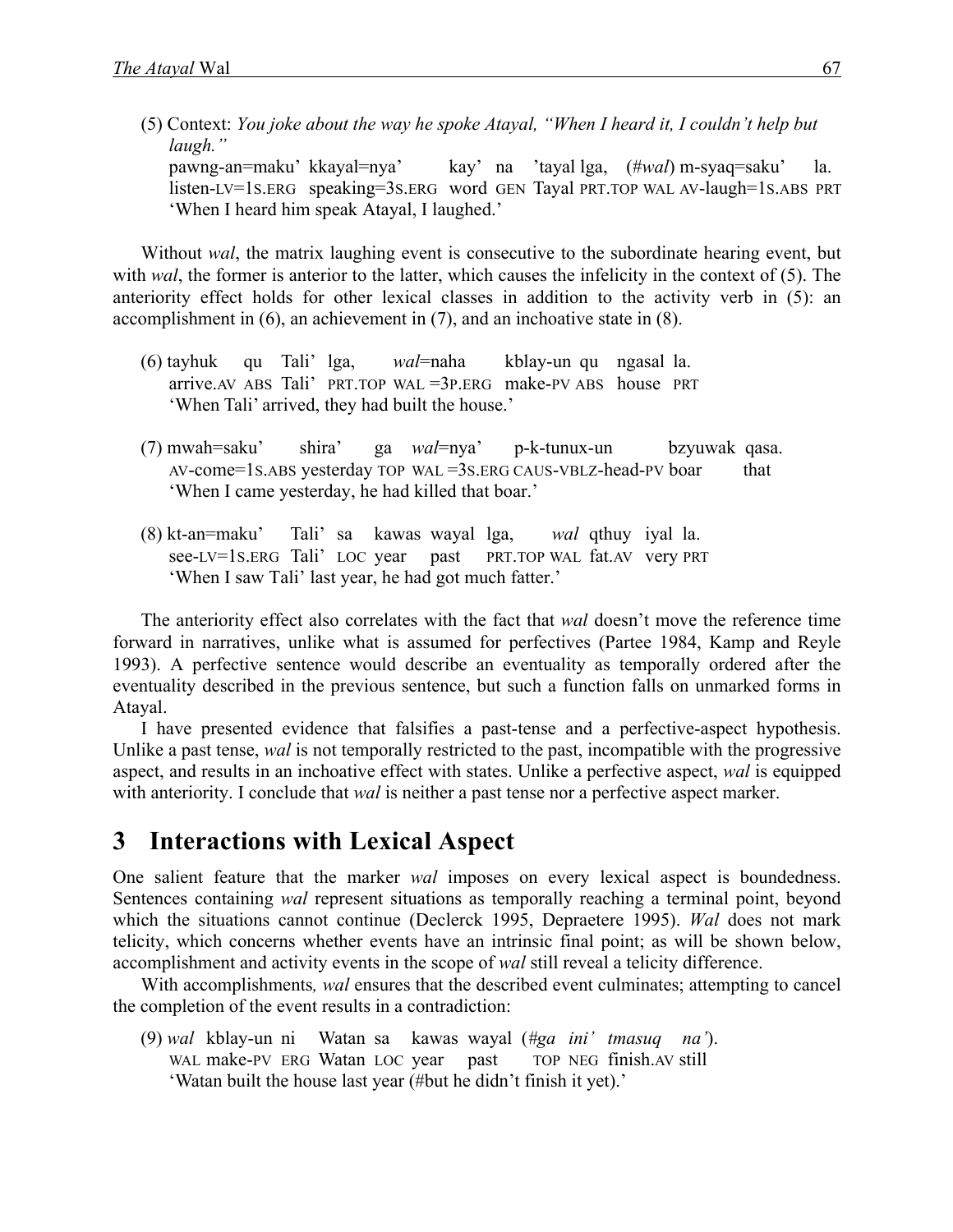(10) *wal* kblay-un ni Watan (#*ru cyux=nya' kblay-un na'*). WAL make-PV ERG Watan CONJ PROG.DIST=3SG make-PV still 'Watan built the house (#and he is still building it).'

Activities have two types. One type of activities marked by *wal* is compatible with a continuation asserting that the event is not finished:

(11) *wal* m-nbuw qwaw qu Tali' *ga ini'=nya' suqi*. WAL AV-drink wine ABS Tali' TOP NEG=3S.ERG finish.PV 'Tali' drank wine but he didn't finish it.'

The other type shows a contradiction when they are conjoined with such a continuation:

(12) *wal* m-ngilis qu Tali' (#*ga nyuw ini' tmasuq na'*). WAL AV-cry ABS Tali' TOP PROG.PROX NEG finish.AV still Intended for '??Tali' cried but he has not finished it yet.'

The infelicity however is not because the event has to culminate but rather because the event has no culmination at all; firstly, the unmarked counterpart is still incompatible with the same continuation:

(13) m-ngilis qu Tali' (#*ga nyuw ini' tmasuq na'*). AV-cry ABS Tali' TOP PROG.PROX NEG finish.AV still Intended for '??Tali' cried but he has not finished it yet.'

Moreover, both types of activities in the scope of *wal* cannot be continued with an assertion that the event is still ongoing, as given in (14-15); this indicates that *wal* imposes a termination rather than culmination point on activity events.

- (14) *wal*=saku' maniq (*#ru cyux=saku' maniq na'*). WAL=1s.ABS eat.AV CONJ PROG.DIST=1S.ABS eat.AV still 'I ate/have eaten (#and I am still eating).' Consultant's comment: "No, you can't say *cyux maniq* after you said *wal maniq*." "You can add *bung su' nanak qani hya' la* 'the rest is yours'."
- (15) *wal* m-ngilis mlhngan shira' (#*ki'a cyuw m-ngilis na'*). WAL AV-cry night yesterday may PROG.DIST AV-cry still 'She cried last night. (#Maybe she is still crying.)' Consultant's comment: "It doesn't sound logical." "The first part sounds like 'he already cried yesterday'."

As for achievements and inchoative states, both culminate; the completion of the dying event in (16), and the change from not being tired to being tired in (17) cannot be cancelled: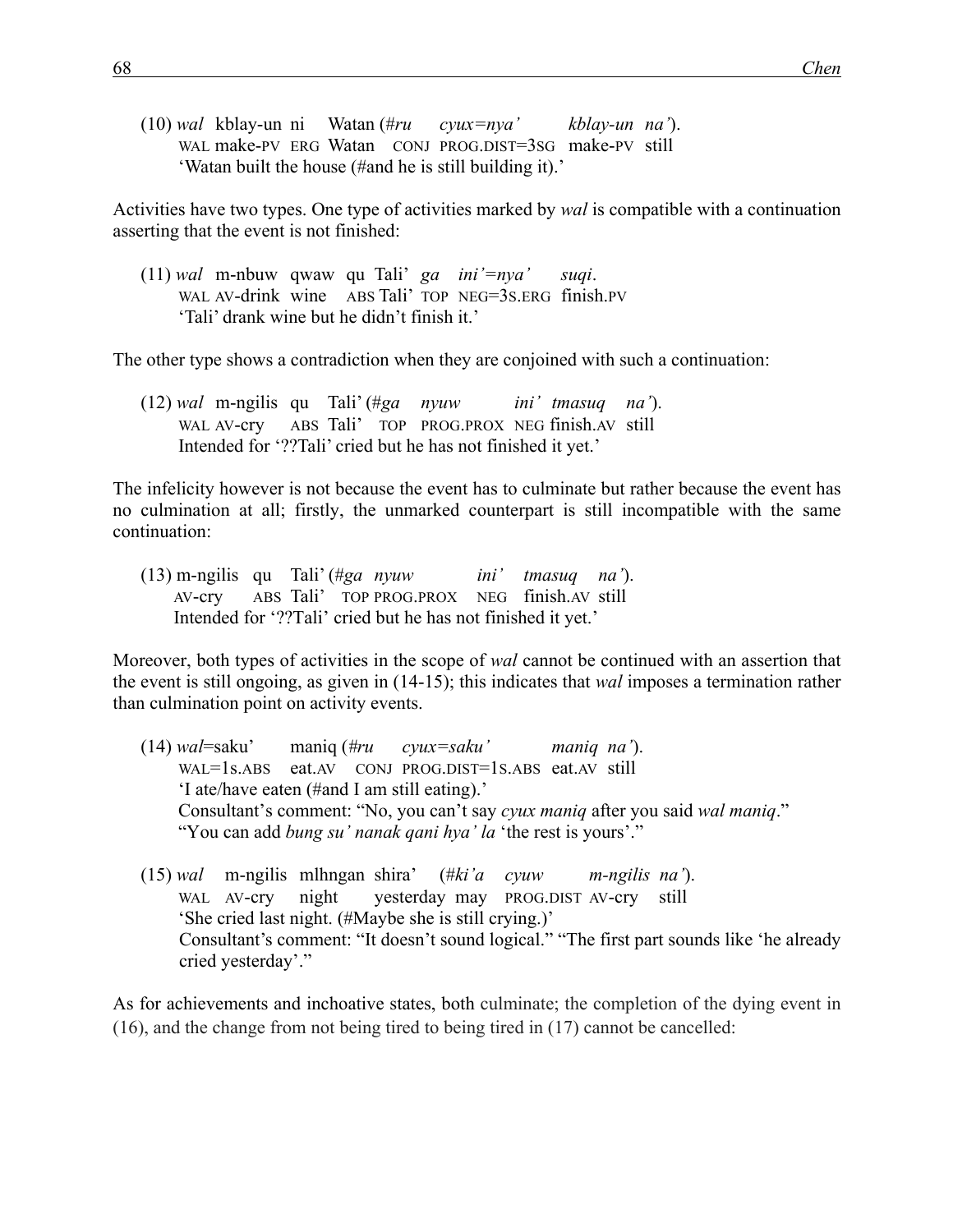- (16) Context: *You describe to your friend how Rimuy's husband survived an accident.* # *wal* m-huqil qu mlikuy=nya' la, *ulung ini' huqil.* WAL AV-die ABS man=3S.GEN PRT fortunately NEG die.AV Intended for 'Her husband was dying, but fortunately he didn't die.' Consultant's comment: "No!" "Maybe I haven't taught you how to say "dead" and "not dead"?"
- (17) Context: *Describe that Tali' almost got exhausted.* # *wal* balay m-'uy hiya' ga *nyux ini' k-'uy la*. WAL truly AV-tired 3S.N TOP PROG.PROX NEG STA-tired.AV PRT Intended for 'He was getting really tired but has not got tired.'

Overall, the result shows that final points of events (i.e., a termination point for atelic events and a culmination point for telic events) are not cancellable for verbs of any lexical aspectual class when they are marked with *wal*. I conclude that *wal* places a right-edge temporal boundary for the VP-event.

## **4 A** Restricted Type of Perfect

In this section I explore an analysis of *wal* as a perfect. A perfect analysis nicely predicts that *wal*  has an anterior reading, and is temporally unrestricted, but does not straightforwardly capture the boundedness effect, the inchoative reading with stative predicates, and the incompatibility with the progressive aspect. There is also an empirical question as to whether or not *wal* possesses other readings and properties of a perfect. I compare the Atayal *wal* with the English present perfect *have,* which is well studied and can serve as a comparison model.

The present perfect in English has been characterized as having at least three readings: experiential-perfect readings, universal-perfect/continuous readings, and result state readings, and a set of pragmatic properties (McCawley 1971, 1981, Comrie 1976, McCoard 1978, and many others). In what follows, I show that the Atayal *wal* exhibits only partial similarities with the English perfect.

### **4.1 Properties Shared with the English Present Perfect**

A similarity to the English present perfect is that *wal* allows a result state reading, typically associated with change-of-state predicates. *Wal* is felicitously uttered in a context where the state resulting from the described event remains at the speech time:

(18) Context: *You and a group of friends climb Jade Mountain. A friend is way ahead of you guys. Shortly, another friend reports to you that he is already at the summit. wal* rima' tayhuk kya' hiya' la. WAL already arrive. AV there 3S.N PRT 'He has already arrived there.'

If the context makes it clear that the relevant result state has ended, *wal* cannot be used; instead, the past tense -*in*- is appropriate: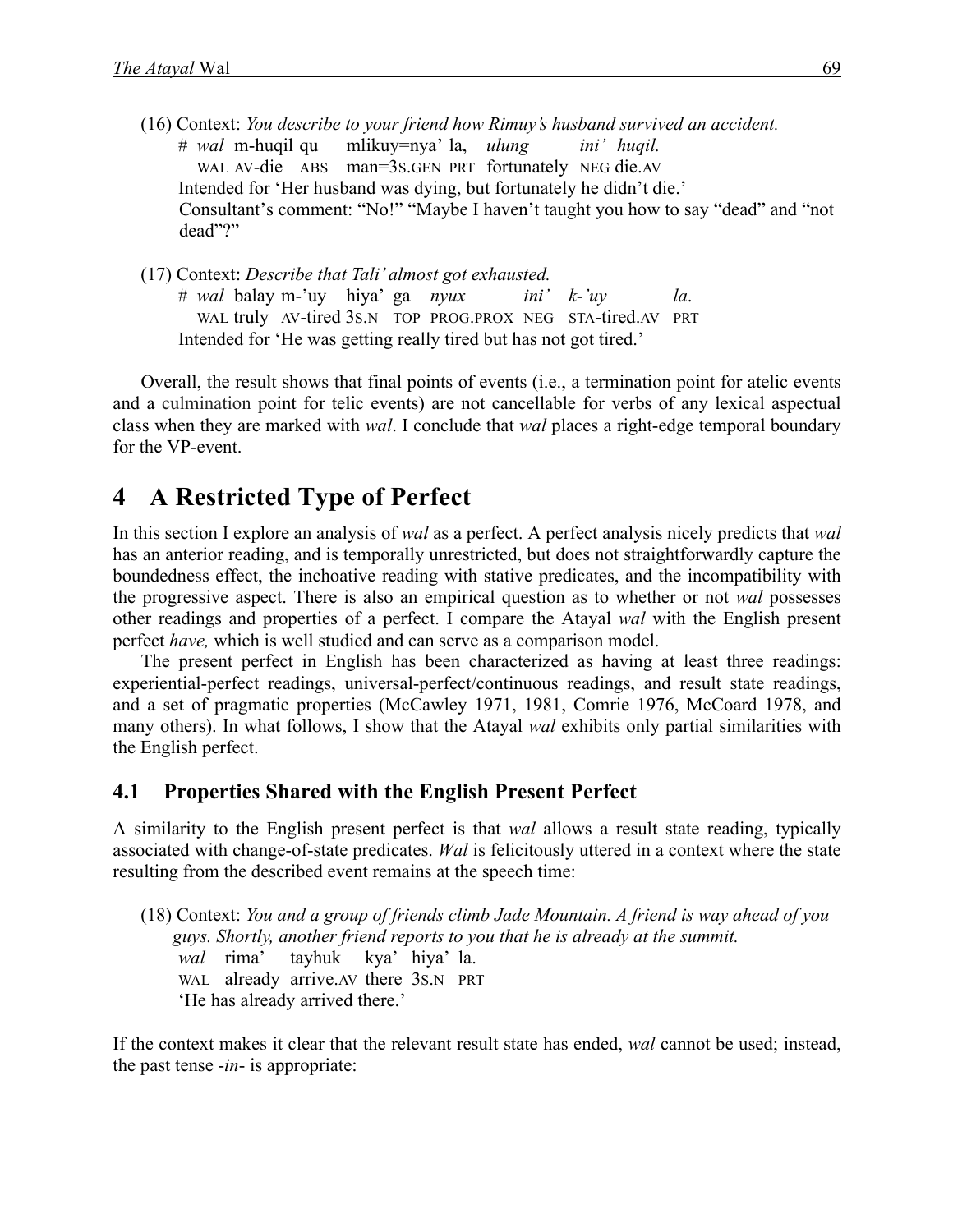| (19) Context: Describe to your friend how you lost your watch and found it. |  |  |  |                                   |            |                                    |  |
|-----------------------------------------------------------------------------|--|--|--|-----------------------------------|------------|------------------------------------|--|
|                                                                             |  |  |  | a. # <i>wal</i> m-gzyuwaw la.     |            | b. $m\leq in\geq gzyu$ tuki=maku'. |  |
|                                                                             |  |  |  | WAL AV-lost                       | <b>PRT</b> | $AV < PST > lost$ watch=1s.GEN     |  |
|                                                                             |  |  |  | Intended for 'My watch got lost.' |            | 'My watch has (once) got lost.'    |  |
|                                                                             |  |  |  |                                   |            |                                    |  |

Nevertheless, a current result state is not required. In (20), the state of being drunk is less likely to remain at the speech time (and it is not the focus of the question) but *wal* is still felicitous. 3

(20) Context: *You drank with your friends yesterday but you left early. Today you ask whether one of them got drunk. wal* m-busuk shira'? WAL AV-drunk yesterday 'Did he get drunk yesterday?'

Another similarity is that when using *wal*, the speaker considers that there is a link of some sort between the past situation and the present context, often labeled 'current relevance' or 'present relevance' for the present perfect (McCoard 1978, Inoue 1979, McCawley 1981, Depraetere 1998, Portner 2003, Nishiyama and Koenig 2010, a.o.). In some cases, the relevant proposition is explicitly stated:

(21) *wal* m-bka' qu tubung lru *ghzyaq balay qbyan.*  WAL AV-break ABS window PRT.CONJ cold.AV truly night 'All the windows have broken so it's very cold in the night.'

In others, the current relevance implicitly hinges on the context. The sentence was volunteered in the context of (22) but was judged as marginal when uttered out of the blue by the same speaker, which shows that the event of passing away is currently relevant to the listener's greeting.

(22) Context: "*How is the chief?" asked by someone who hasn't long heard his news. wal* m-huqil sa kawas wayal la. WAL AV-die LOC year past PRT 'He died last year.'

In (23), the *wal* sentence is uttered not to inform about the past event of my chopping bamboo but to provide a courtesy offer to the listener; the same sentence however is judged infelicitous when the context is part of a chat, in which the past event bears no direct relevance to the interlocutors' current state of mind.<sup>4</sup>

 $3$  Cases like this are not comparable with the English present perfect, which cannot co-occur with a past time adverb; in this respect, the Atayal *wal* patterns more like the perfective in English.

<sup>&</sup>lt;sup>4</sup> Note that opposite to the judgment on the *wal* sentence, the counterpart with the past tense  $-in$ - is rejected in (23)-i and accepted in (23)-ii. The markers *wal* and -*in*- thus differ in the (lack of) current relevance, much like the difference between the present perfect and the past tense in English.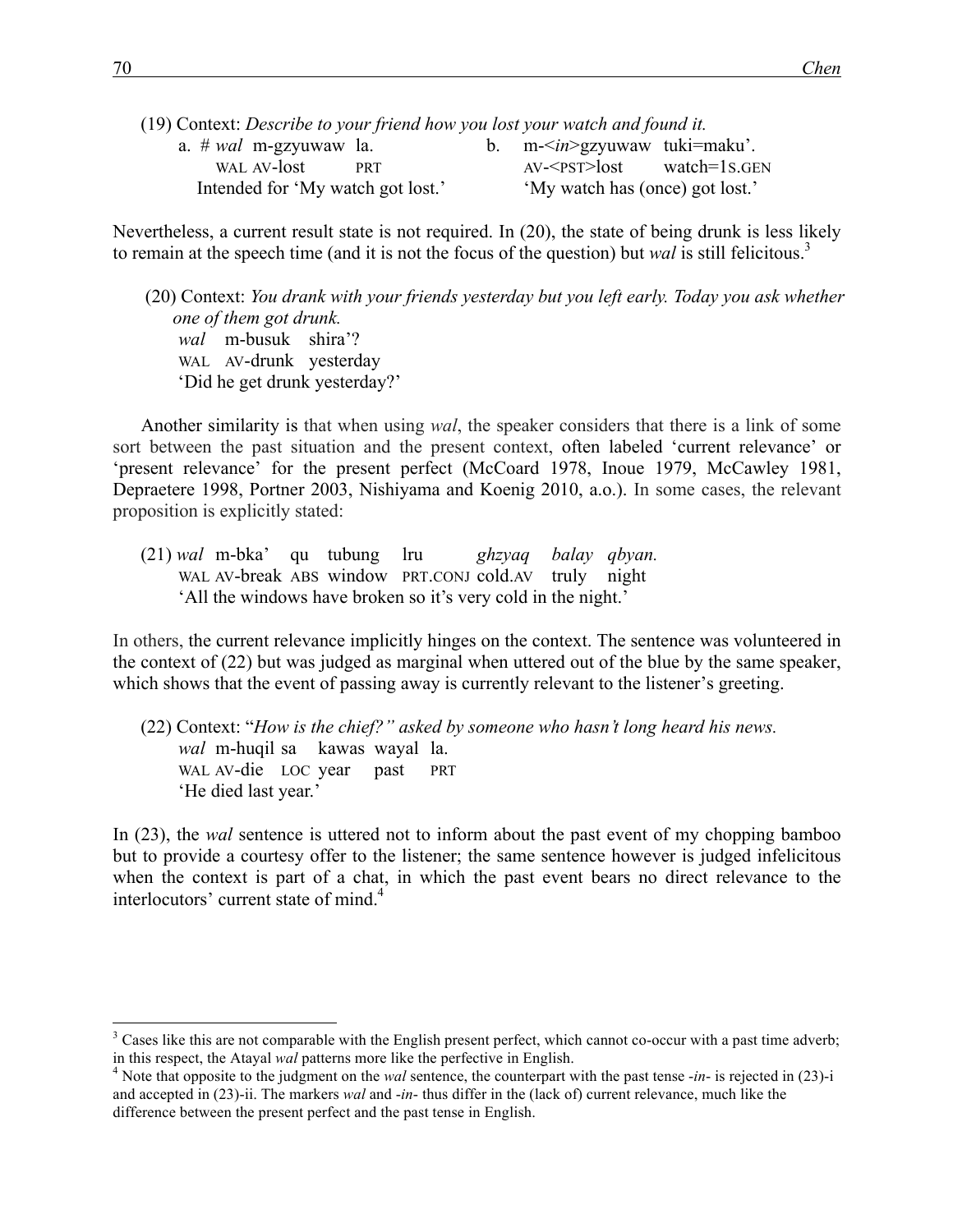(23) *wal*=maku' tt-un shira' mpuw msyaw ruma' la. WAL=1S.ERG chop-PV yesterday ten rest bamboo PRT 'I (have) chopped more than ten pieces of bamboo yesterday.' (i) Context with current relevance: *You hear that Tali' is asking people for some bamboo, and you intend to offer him some.* Accepted (ii) Context without current relevance: *You chatted with your son over the phone, and you told him that you chopped some bamboo yesterday*. Rejected

### **4.2 Properties Different from the English Present Perfect**

Unlike English perfect, Atayal *wal* lacks experiential and universal perfect readings. The English perfect can assert that a given event has held at least once during an interval extending back from the speech time, while for universal perfect readings, the relevant event must start from a past time and continue through the reference time; in English, universal perfect readings require the presence of progressives and statives (Dowty 1979, Mittwoch 1988, Vlach 1993, Iatridou et al. 2003, Portner 2003). (24) exemplifies the two types of readings:

| (24) a. Mary has been to Vancouver three times since last year. | (experiential reading) |
|-----------------------------------------------------------------|------------------------|
| b. John has been running since 6 o'clock this morning.          | (universal reading)    |

In Atayal, experiential readings are not rendered by the marker *wal* but by the past tense -*in*-:

| $(25)$ Context: "Has he ever hunted?" "Yes, "    |                                              |
|--------------------------------------------------|----------------------------------------------|
| a. # <i>wal</i> $q1$ $m>$ alup mit sraral hiya'. | b. $q \leq m \geq n$ >alup mit sraral hiya'. |
| WAL hunt $\langle$ AV $>$ goat before 3s.N       | $hunt AV PST >$ goat before 3s.N             |
| Intended for 'He has (once) hunted before.'      | He has hunted goats before.                  |

A definitional feature of experiential readings is that they are often associated with an inference that recurrence of the event is possible at the utterance time, dubbed 'repeatability', 'present possibilities', 'present existence', or 'future possibility' (McCawley 1971, McCoard 1978, Inoue 1979, Michaelis 1994, Katz 2003, Portner 2003, a.o.). One of the proposals attributes the possible re-occurrence of the event to 'lifetime effects', which state that the referent of the subject must be alive at the utterance time, e.g., #*Einstein has visited Princeton.* A parallel fact involves events that naturally occur only once or those with an irreversible result, e.g., *John has died* has only a result state reading but not an experiential one (Depraetere 1998, Mittwoch 2008). Unlike an experiential perfect, the use of *wal* does not incur repeatability condition/lifetime effects. (26) shows that with an atelic event, and with the speaker's awareness of Egerod's life span, the *wal* sentence is still accepted.

(26) Context: *Talking about who wrote an Atayal dictionary, the speaker is reminded of Egerod (1923-1995): wal* miru' khu' na biru' na tayal qu Egerod qasa ma.

WAL write.AV depot GEN book GEN Atayal ABS Egerod that EVID 'It's said that Egerod has written an Atayal dictionary.'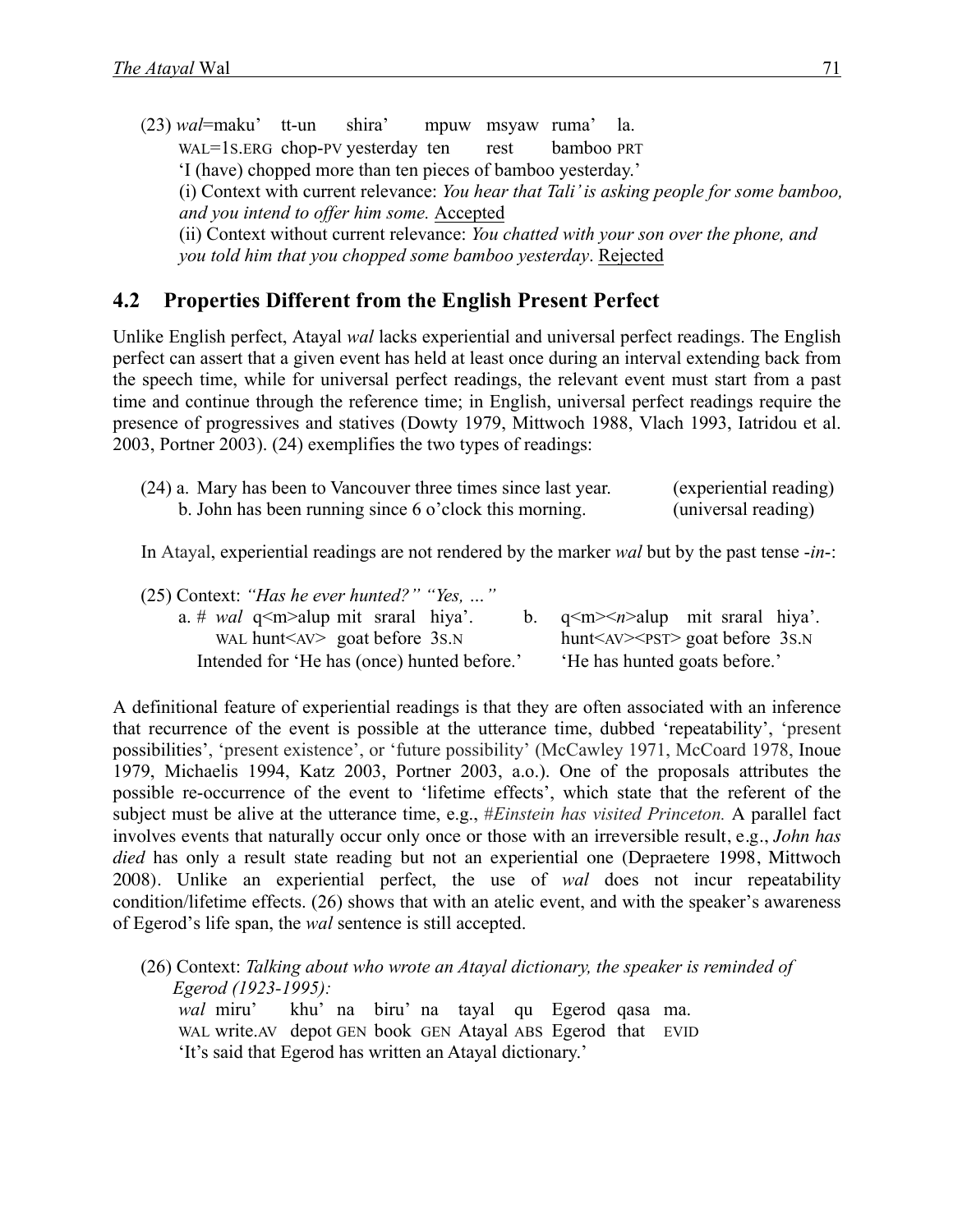Furthermore, *wal* is compatible with predicates of once-only events, such as the dying event in (22) above, and with properties that are not reversible in the actual world:

(27) Context: *Rimuy was very beautiful but she got old now. wal* nkis balay qu Rimuy la. WAL old.AV truly ABS Rimuy PRT 'Rimuy has got really old.' (cf. #'Rimuy has been really old.')

I therefore conclude that repeatability conditions are not relevant to *wal*. The lack of a repeatability effect is expected given that *wal* has no use as an experiential perfect.

Next consider universal perfect readings. First, *wal* is infelicitous in contexts that explicitly specify that the event persists to the utterance time:

(28) Context: *The child has been playing the mouth harp since this morning. "It's really noisy", you complain.* 

# *wal* tlubuw aring mayzbuq ru qani na' qu laqi' qani. WAL play.mouth.harp.AV start.AV morning CONJ this still ABS child this Intended for 'This child has been playing the mouth harp starting from this morning *and* is still playing now.'

Moreover, in English, an individual-level stative that holds throughout an individual's life is only felicitous in a universal perfect, e.g., *He has had brown eyes \*(since he was born)* (Iatridou et al. 2003:160). The unacceptability of such a sentence in Atayal, exemplified by (29), evidences that *wal* has no universal perfect reading; in fact, the speaker's comment suggests that the stative verb is only interpreted as inchoative, corroborating an earlier finding.

(29) Context: *Tali' is a big boy. He used to be big; ever since he was born he has been big!*  # *wal* krahu' hi'=nya' aring squ m-htuw. WAL big.AV body=3S.GEN start.AV LOC AV-come.out Intended for 'His body has been big since he was born.' Consultant's comment: '*Wal krahu'* means he already got bigger.'

Lastly, Atayal *wal* can co-occur with definite past temporal adverbials, contrary to English present perfect, dubbed the 'present-perfect puzzle' by Klein (1992); see the examples (9), (15), (20), (22), and (23). A similar fact is however shared with perfects in Italian, German, Icelandic, Dutch, Latin, French, etc. (Giorgi and Pianesi 1997, de Swart 2007).

Table 1 summarizes the properties of the aspect *wal* in a comparison with the English present perfect *have*, with the differences highlighted. We have seen that the Atayal *wal* shares with *have* the ability to refer to an event anterior to the reference time, allowing a result state which obtains at the reference time, and bearing certain relevance effects to the current context. The differences between the two languages are that Atayal *wal* lacks experiential perfect readings, the repeatability condition/lifetime effects, and universal perfect readings, and exhibits no restriction on the occurrence of past time adverbials.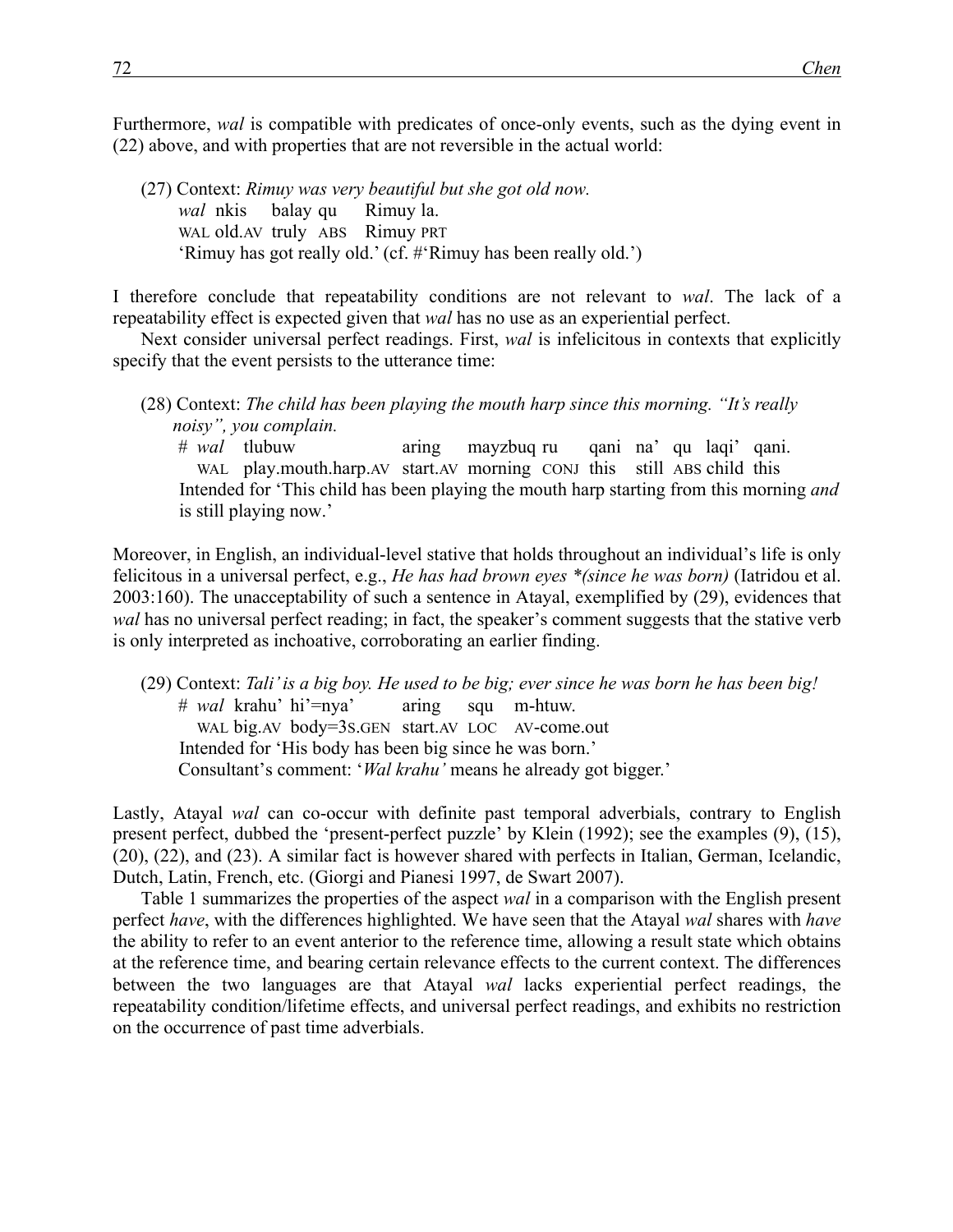| Readings                       | have | wal    |
|--------------------------------|------|--------|
| Anteriority                    |      |        |
| Result state                   |      |        |
| Current relevance              |      |        |
| <b>Experiential perfect</b>    |      | $\ast$ |
| Repeatability/Lifetime effects |      | $\ast$ |
| Universal perfect              |      | $\ast$ |
| Adverbial restrictions         |      | $\ast$ |

Table 1. Properties of *have* versus *wal*

## **5** The Proposal

I have presented a range of properties of *wal*, and have explored several hypotheses for *wal,* a past tense, a perfective, and a perfect. The empirical facts on *wal* can be summarized as follows: The marker *wal* imposes boundedness and anteriority effects on eventive predicates, thereby shifting backward the time of culmination/termination of the event from the reference time, and also inchoativity effects on statives; *wal* allows (but does not require) the result state to hold at the reference time, and co-occurs with definite past-time adverbs; the event in the scope of *wal* bears current relevance.

### **5.1 Bundling Perfective and Perfect**

Based on these properties, which overlap with those of a perfective and of a perfect aspect at the same time, I propose that *wal* encodes the semantics of both types of aspectual markers. Specifically, *wal* is a perfect aspect restricted to bounded events. For the semantics of the perfect component, I follow the theory of the Perfect Time Span (Iatridou et al. 2003, Pancheva and von Stechow 2004, Rathert 2004, Rothstein 2008, Matthewson et al. 2015, a.o.), which originates from the Extended Now theory (McCoard 1978, Dowty 1979, Rathert 2004, Portner 2003; see also Bennett and Partee 1978, Inoue 1979, etc.). The shared intuition behind these theories is that the perfect describes an event, not anterior to a reference point, but included within an extended reference time interval. According to Iatridou et al. (2003), the left boundary of the interval, termed Perfect Time Span (PTS), can be set contextually or by some temporal adverbials, and the right boundary is set by tense (p. 158; 166); assuming that tense provides the reference time, it follows that the right boundary of PTS varies with the reference time. A formal definition of the PTS is given in (30), following Matthewson et al. (2015: 22):

(30) PTS<sub>c</sub>(t) is the interval of which *t* is a final subinterval and whose left boundary is determined by *c*

My proposal is that Atayal *wal* not only introduces the PTS, as with the English perfect in Iatridou et al.'s characterization, but also requires that an event of the predicate *P* is instantiated within a non-final subinterval of the PTS. The semantics of perfective aspect is then built into the PTS by including inside that subinterval the runtime of the event described by the predicate. The lexical entry proposed for the aspect *wal* is as follow:

 $(31)$   $[[wa]]^{g,c} = \lambda P_{\leq 1, st>}$ .  $\lambda t$ .  $\lambda w$ .  $\exists t' \exists e [t' \subseteq PTS_c(t) \land t' \leq t \land \tau(e) \subseteq t' \land P(e)(w)]$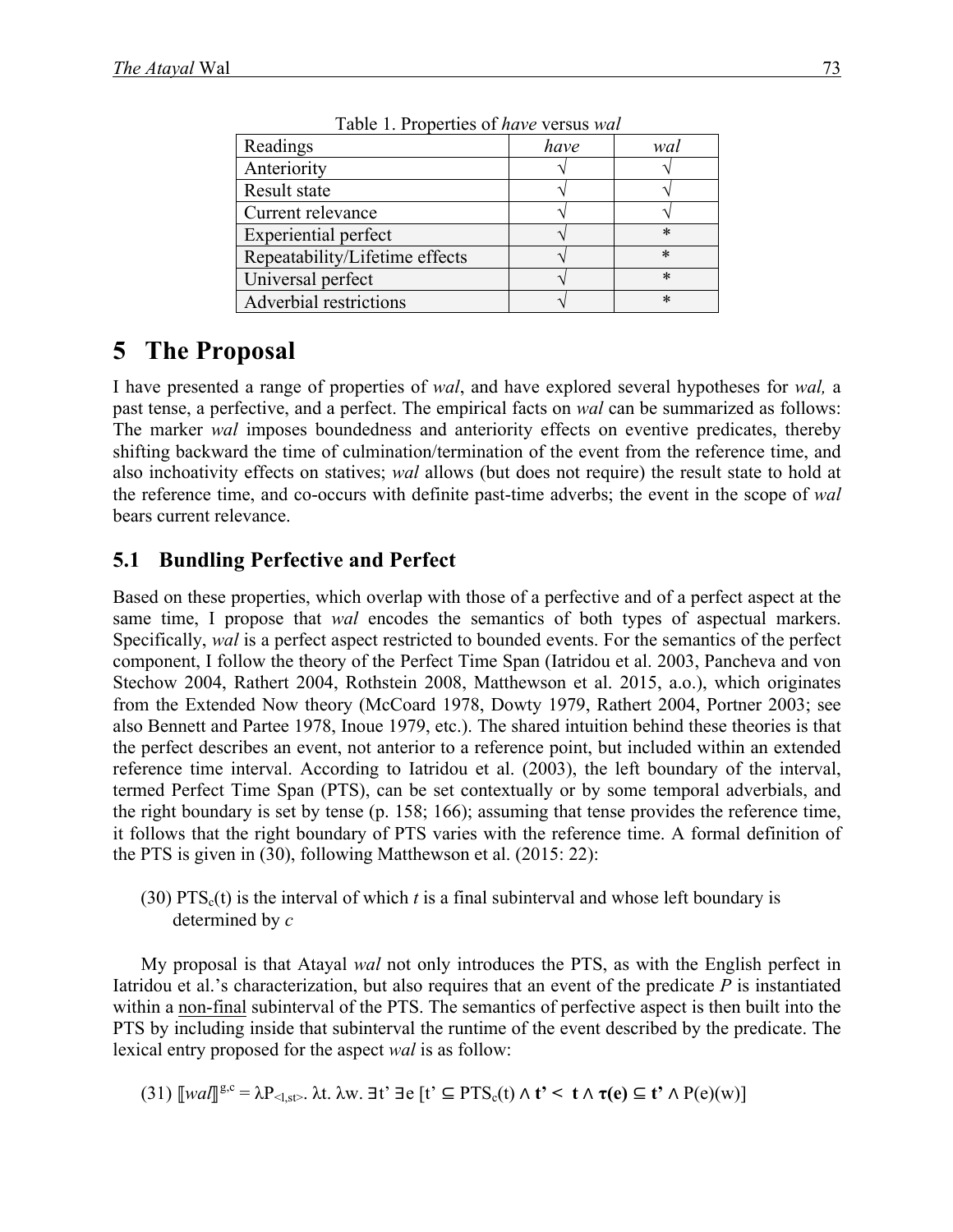(31) says that *wal* takes a predicate *P*, a time *t* and a world *w*, and asserts that there is a subinterval *t'* of the PTS defined by *t* such that *t'* precedes *t*, and there is an event of *P* whose runtime is included within the interval *t'*. The interval *t'* can be any subinterval of the PTS as long as it doesn't overlap with *t*. (32) schematizes the relation of the subinterval *t'* (indicated by the lightly dotted area), the runtime of the *P*-event (indicated by the gray area), and the PTS (indicated by the span above the timeline):



It should be noted that the proposal that *wal* couples two aspects is a semantic amalgamation of two aspects rather than a syntactic implementation; the proposal does not imply that the Atayal *wal* spells out two aspectual heads in the syntax. I suggest that the marker *wal* is the head of an AspP, which takes a VoiceP as its argument; see (34) below. Since the aspect *wal* is of type  $\leq$ lst, ist $\geq$ , it is only compatible with predicates of events, which are of type  $\leq$ l, st $\geq$ , but not predicates of times, which are of type <*i, st*>. I assume that the latter include homogeneous states and predicates marked by an aspect in Atayal. Thus, we correctly account for the inchoativity effect of *wal*-marked stative sentences, and the incompatibility of *wal* and the progressive aspect.

Now I illustrate how this proposal gives the right result for *wal*-marked eventive sentences. Take an accomplishment event in  $(33)$ , which is durative and telic, for example.<sup>5</sup>  $(34)$  is the LF structure of the sentence, and (35) gives the derivation of the truth conditions.

(33) wal kblay-un ni Watan qu ngasal. WAL make-PV ERG Watan ABS house 'Watan has built the house.'



 $<sup>5</sup>$  The sentence in (33) in principle can receive a past and present interpretation; I analyze that Atayal has a covert</sup> tense variable denoted by the head of TP, which is restricted to a non-future time interval (Chen 2017), and the tense variable will saturate the first argument of the *wal* phrase, giving the correct interpretation depending on context. For simplicity, however, I only illustrate the present interpretation (which is also the out-of-the-blue reading) here, and assume that the utterance time fills in the time argument of the *wal* phrase, as in (35)c.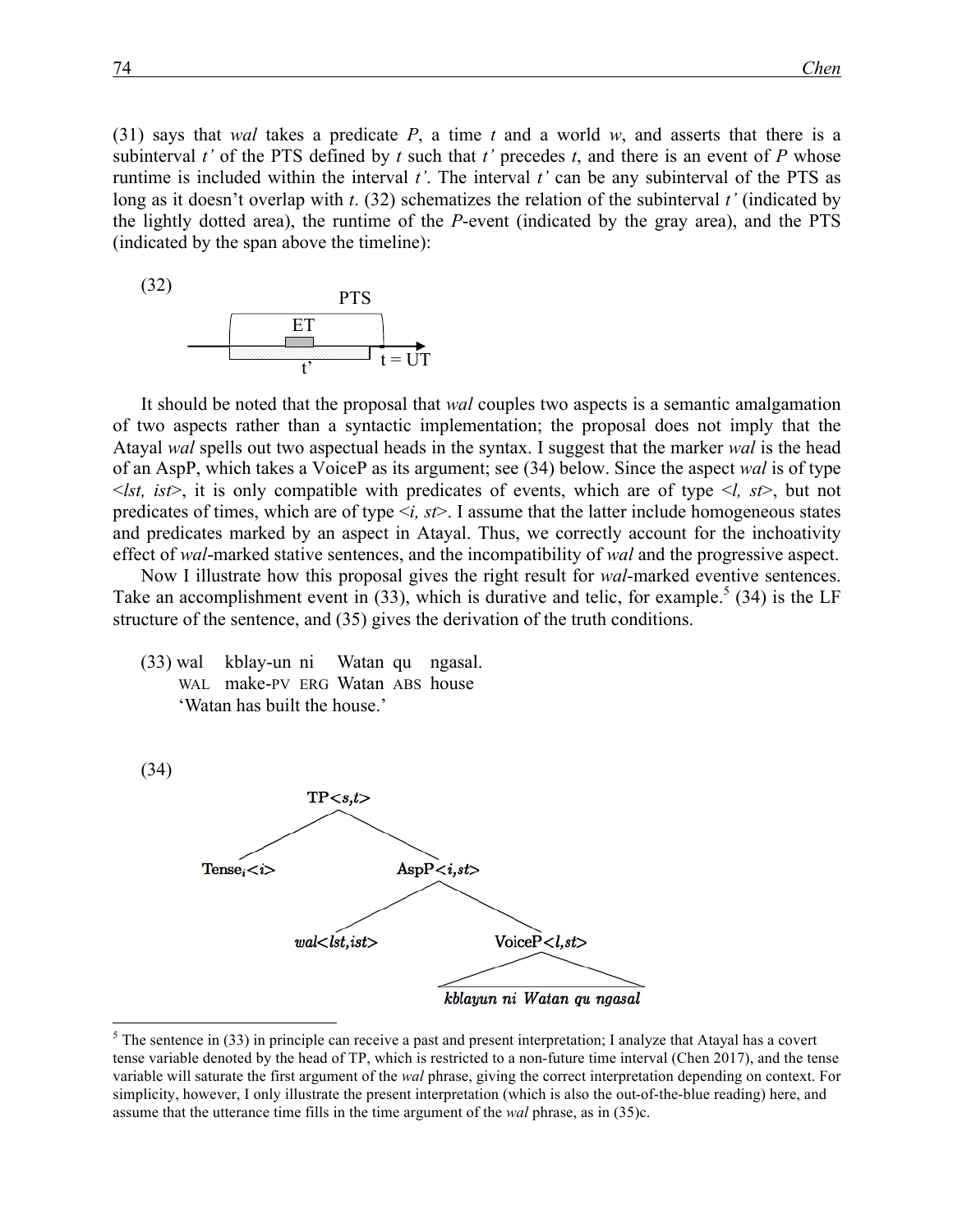(35) a. [VoiceP  $\mathbb{I}^{g,c} = \lambda e$ .  $\lambda w$ . [build(e)(w) & agent(Watan)(e)(w) & theme(house)(e)(w)] b.  $\[\mathbb{A}\text{spP}\]^{g,c} = \[\mathbb{W}aI\]^{g,c}(\[\mathbb{V}oiceP]\]^{g,c})$  $= [\lambda P, \lambda t, \lambda w, \exists t' \exists e [t' \subseteq PTS_c(t) \land t' < t \land \tau(e) \subseteq t' \land P(e)(w)]$ (λe. λw. [build(e)(w) & agent(Watan)(e)(w) & theme(house)(e)(w)])  $= \lambda t$ .  $\lambda w$ .  $\exists t' \exists e [t' \subseteq PTS_c(t) \land t' < t \land \tau(e) \subseteq t' \land \text{build}(e)(w) \&$  $agent(Watan)(e)(w) & theme(house)(e)(w)$ c.  $\llbracket \text{TP} \rrbracket^{\text{g,c}} = \llbracket \text{AspP} \rrbracket^{\text{g,c}}(t^*)$  $= \lambda w$ . ∃t' ∃e [t' ⊆ PTS<sub>c</sub>(t\*) ∧ t' < t\* ∧ τ(e) ⊆ t' ∧ build(e)(w) & agent(Watan)(e)(w) & theme(house)(e)(w)

The resulting denotation in (35c) says that the sentence is true if there is an event *e* in a world *w*  within a non-final subinterval *t'* of the PTS, whose final subinterval is no later than the utterance time, and *e* is an event of Watan building the house. Given that the runtime of the entire event is properly included inside *t'*, this denotation correctly predicts that the culmination of the event is anterior to the utterance time, yielding a perfect-and-perfective reading.

### **5.2** Explaining the Properties of *Wal*

Since *wal* requires the runtime of a *P*-event to be included inside a non-final subinterval of the PTS whose right boundary is demarcated by the reference time, i.e.,  $t' \leq t \wedge \tau(e) \subseteq t'$ , both the anteriority and boundedness effects follow.

The boundedness effects mean that the described event is temporally over before the reference time. Therefore, we expect no universal perfect readings, which require the runtime of a *P*-event to extend throughout the PTS (either equal to the PTS or going beyond the reference time).

Since I assume that states in Atayal are either homogeneous or inchoative, the former of which denote a predicate of times and the latter a predicate of events, the aspect *wal*, being of type *<lst, ist>,* only takes as an input an inchoative state. In other words, the inchoative effects are simply an eventive requirement for the complement of *wal*. While *wal* contributes anteriority and boundedness to inchoative states, the latter effect is not noticeable as inchoatives span a very short time and naturally culminate even without *wal*.

Given that *wal* introduces an existential quantification over a non-final subinterval of the PTS, which excludes the utterance time in the case of present perfect, the interval can be modified by a past time adverb. As a consequence, this proposal implies that the English perfect, which is incompatible with a past time adverb, should not involve such a non-final subinterval of the PTS in its semantics.

The event variable in the proposed formula in (31) predicts that *wal* allows for experiential perfect readings. The lack of experiential perfects, I argue, results from pragmatic competition with the past tense -*in*-, which simply encodes an existential quantification over past times at which the described event occurs, without involving any interval stretching from the present, or the reference time (i.e., the PTS) (Chen et al. 2017). In other words, although *-in-* and *wal* both assert the existence of a past event, the past tense *-in-* does so by quantifying over a time interval unambiguously prior to the reference time, whereas *wal* quantifies over a time interval that is prior to the reference time *and within the PTS*. In the use of experiential perfects, which only concerns a past occurrence of the described event, uttering a *wal* form would be more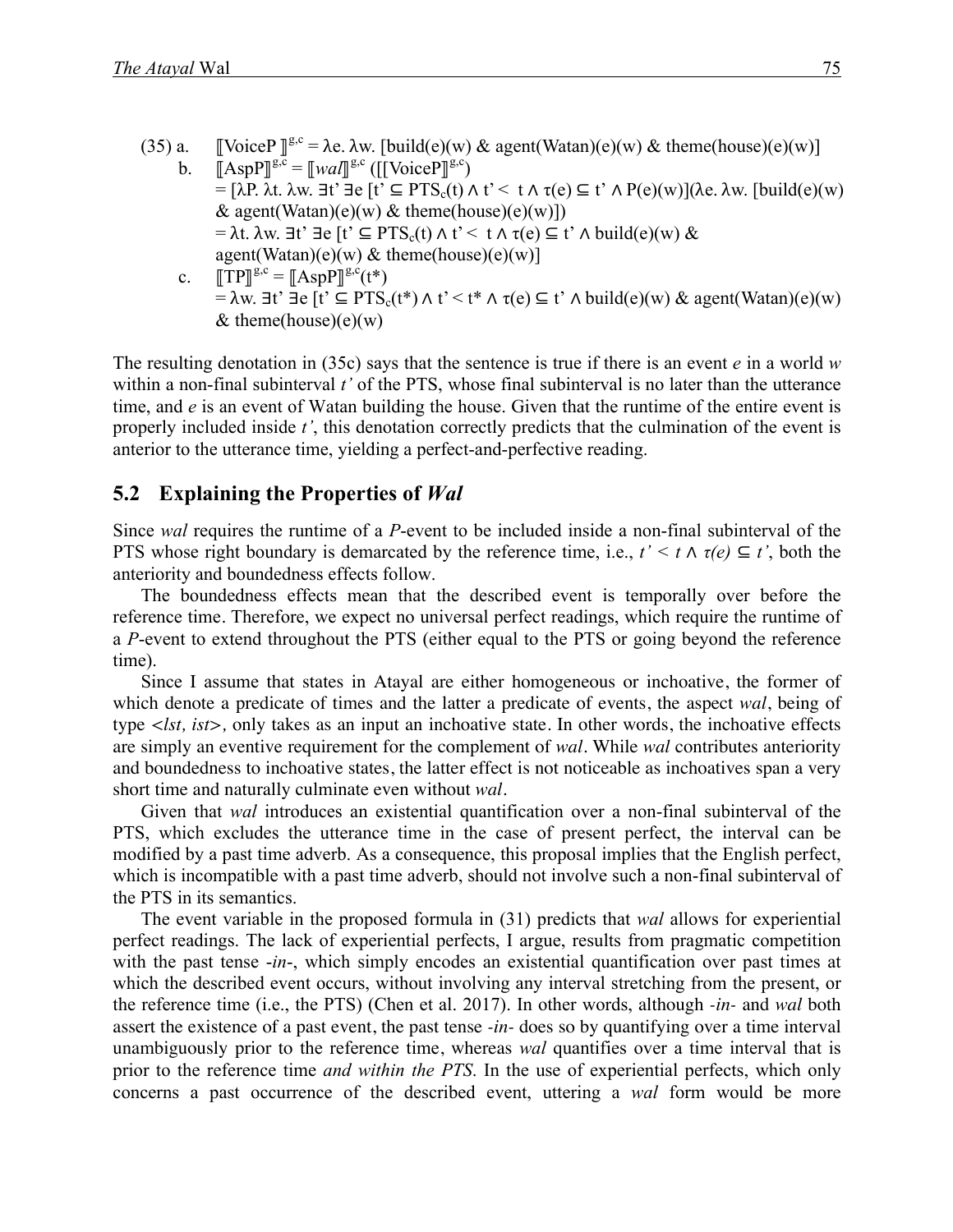informative than required, and hence Grice's Quantity maxim correctly predicts that an -*in*marked form is chosen over a *wal*-marked one.

Since the state resulting from a change-of-state event is not part of the built-in semantics of *wal* (and may not be even entailed), a *wal*-marked form allows but does not enforce a result state to persist up to the reference time. Pragmatic reasoning also accounts for why the past tense -*in*is chosen over *wal* in contexts where the result state is clearly undone before the utterance time (see (19) above) based on the fact that a cessation effect is triggered by the past tense -*in*- (Chen et al. 2017). Uttering the past tense sentence evokes a Gricean quantity implicature that the nonpast tense sentence is not true, namely, the state does not hold at the utterance time (see Altshuler and Schwarzschild 2013). By contrast, no such implicatures are triggered with *wal* since *wal* always involves the PTS. Upon hearing a *wal* sentence, the hearer assumes that the result state persists until the utterance time in normal circumstances; if the hearer is given the evidence to the contrary, (i.e., the cessation implicature is present), then Quantity predicts that the past tense is chosen.

#### **5.3** Current Relevance: the Work of the PTS

What I didn't include in the explanations above are current relevance effects of *wal*, which share with the English perfect. The exact nature of current relevance is difficult to pin down, and has been debated in the literature (McCoard 1978, Inoue 1979, Portner 2003, Nishiyama and Koenig 2004, 2010, Schaden 2013, a.o.). Given that the goal of this work is to explore the semantics of the morpheme *wal*, clarifying the debate would go too far.

Portner (2003) argues that the perfect presupposes that an answer is provided to a (explicit or implicit) question in the current conversation and the answer stands in an epistemic relation to the question. Portner further suggests that the presupposition of a current state of relevance to the discourse topic is only marked on the perfect, rather than on the simple past, although both share a similar temporal configuration (p. 502). Given that the PTS is a central component of the perfect and is lacking in the simple past, I assume that if adopting an approach along Portner's idea, the current relevance presupposition must be introduced by the PTS, and hence can be equally applied to the Atayal *wal*.

## **6 Conclusions**

In this paper I have argued that the morpheme *wal* in Atayal encodes the ingredients of both a perfect and a perfective, based on novel data from interactions with lexical aspectual classes and a direct comparison to the English present perfect. While *wal* shares with the English perfect the core temporal semantics, anteriority, as well as the characteristic pragmatic effects including result state and current relevance, it differs from English in several respects: *wal* imposes a strict requirement for bounded events, hence giving no universal perfect readings, lacks experiential perfect readings, and co-occurs with definite past time adverbials. I have provided an analysis in the theory of the Perfect Time Span, in which *wal* is argued as a perfect aspect that requires the described event to fall within a non-final subinterval of the PTS. With the event being necessarily bounded within the PTS, this analysis accounts for the absence of universal perfect readings. I argued that the non-final interval, which is unambiguously situated in the past, is the key to the compatibility with past-time adverbials. The absence of experiential perfect readings was readily explained by pragmatic competition between *wal* and the past tense without ad hoc semantics or stipulation.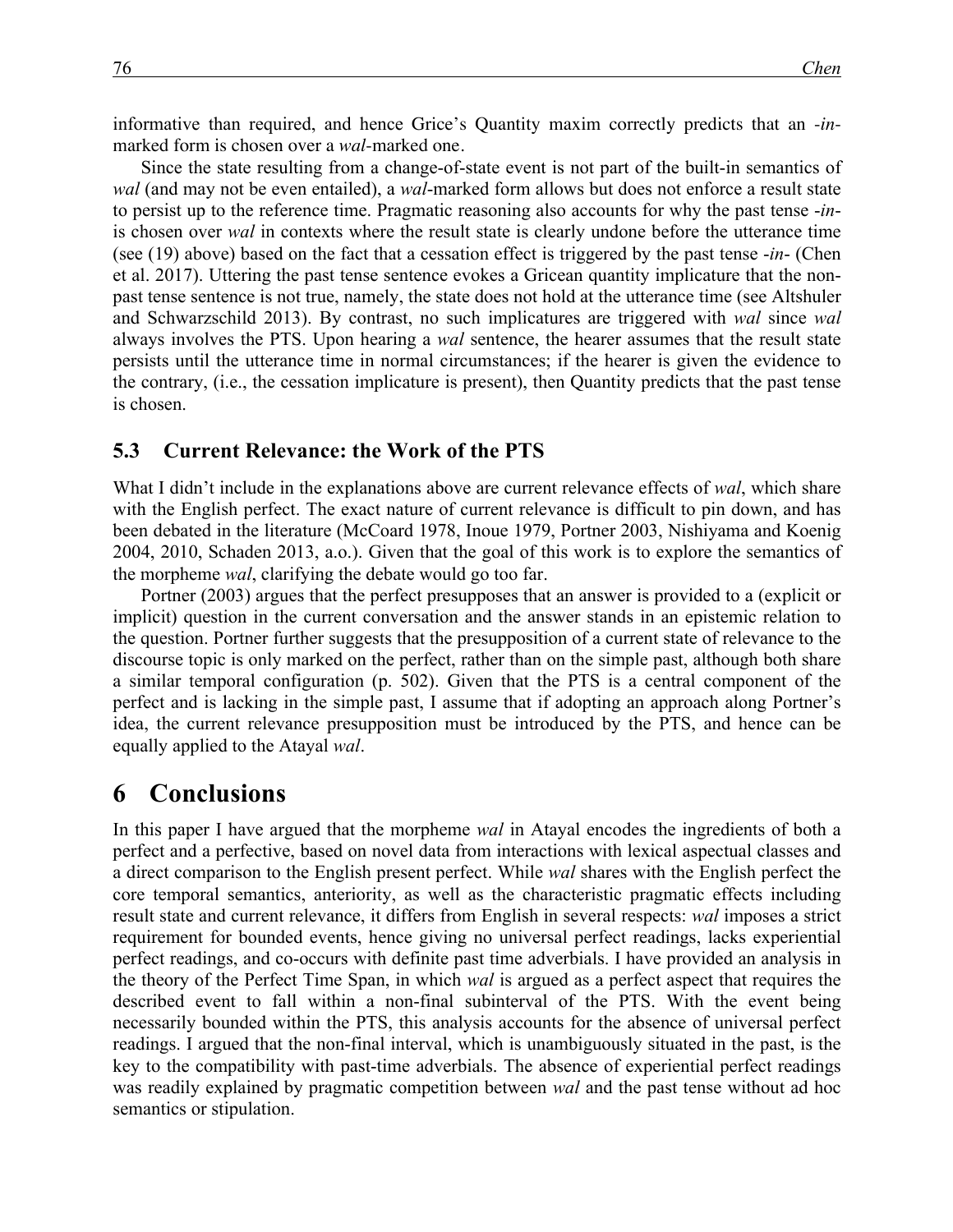The correlation between the unavailability of unbounded events due to the bundled perfective ingredient, and the absence of universal perfect readings provide cross-linguistic evidence that languages vary in how they combine the perfect with a lower aspectual component (Iatridou et al. 2003, Pancheva 2003, Guekguezian 2016); The Atayal perfect is typologically unique in contributing the perfective meaning without an additional operator. The non-final subinterval of the Perfect Time Span, by which the perfective ingredient is defined, provides a possible avenue of looking at the present perfect puzzle (and the lack thereof) cross-linguistically.

## **References**

- Altshuler, Daniel, and Roger Schwarzschild. 2013. Moment of change, cessation implicatures and simultaneous readings. In *Sinn und Bedeutung* 17, ed. by E. Chemla, V. Homer, and G. Winterstein, 45-62. Paris: École Normale Supérieure Paris.
- Bennett, Michael, and Barbara H. Partee. 1978/2004. *Toward the logic of tense and aspect in English*. In *Compositionality in formal semantics: Selected papers by Barbara H. Partee,* 59- 109. Oxford: Blackwell Publishing.
- Chen, Sihwei. 2017. A split temporality in Atayal. Paper to be presented at Sinn und Bedeutung 22, University of Potsdam, Sept. 7-10, 2017.
- Chen, Sihwei, Jozina vander Klok, Lisa Matthewson and Hotze Rullmann. 2017. Decomposing the 'experiential' perfect: The view from Atayal and Javanese. Paper presented at the 24th meeting of the Austronesian Formal Linguistics Association, University of Washington, April 7-9, 2017.
- Comrie, Bernard. 1976. *Aspect: An introduction to the study of verbal aspect and related problems*. Cambridge: Cambridge University Press.
- Declerck, Renaat. 1979. Aspect and the bounded/unbounded (telic/atelic) distinction. *Linguistics* 17:761-794.
- Depraetere, Ilse. 1995. On the necessity of distinguishing between (un) boundedness and (a) telicity. *Linguistics and Philosophy* 18:1-19.
- Depraetere, Ilse. 1998. On the resultative character of present perfect sentences. *Journal of Pragmatics* 29:597-613.
- Dowty, David R. 1979. *Meaning and Montague grammar.* Dordrecht: Reidel.
- Egerod, Søren. 1965. Verb inflexion in Atayal. *Lingua* 15:251-282.
- Egerod, Søren. 1980. *Atayal-English dictionary.* London & Malmø: Curzon Press Ltd.
- Giorgi, Alessandra, and Fabio Pianesi. 1997. *Tense and aspect: From semantics to morphosyntax.* Oxford: Oxford University Press on Demand.
- Guekguezian, Peter. 2016. Two aspectual puzzles in Saisiyat: An argument for [co] agreement. In *Papers from the 50th Annual Meeting of the Chicago Linguistics Society*. Chicago, IL.
- Huang, Lillian M. 1993. *A study of Atayal syntax.* Taipei: The Crane Publishing Co.
- Huang, Lillian M. 2008. Grammaticalization in Squliq Atayal. *Concentric: Studies in Linguistics* 34:1-46.
- Iatridou, Sabine, Elena Anagnostopoulou, and Roumyana Izvorski. 2003. Observations about the form and meaning of the perfect. In *Perfect explorations*, ed. by Alexiadou, A., von Stechow, A., 153-204. Berlin: Mouton de Gruyter,.
- Inoue, Kyoko, 1979. An analysis of the English present perfect. *Linguistics* 17:561-589.
- Kamp, H., Reyle, U. 1993. *From discourse to logic.* Dordrecht: Kluwer.